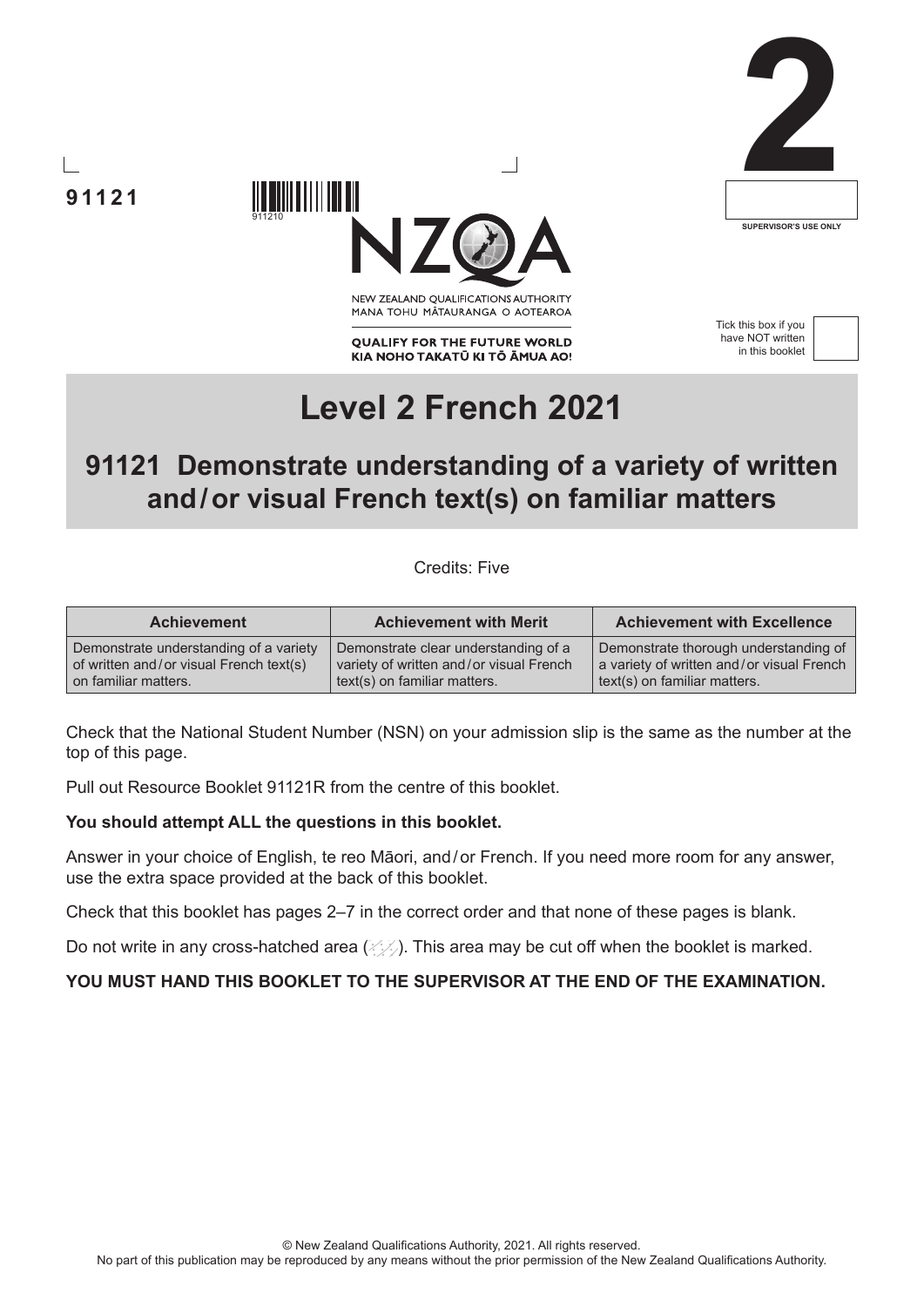#### **QUESTION ONE:** *Les habitudes utiles* **(Helpful habits)**

Read Text A on page 2 of the resource booklet.

Do you think these rules would help you develop good life habits? Explain why, or why not.

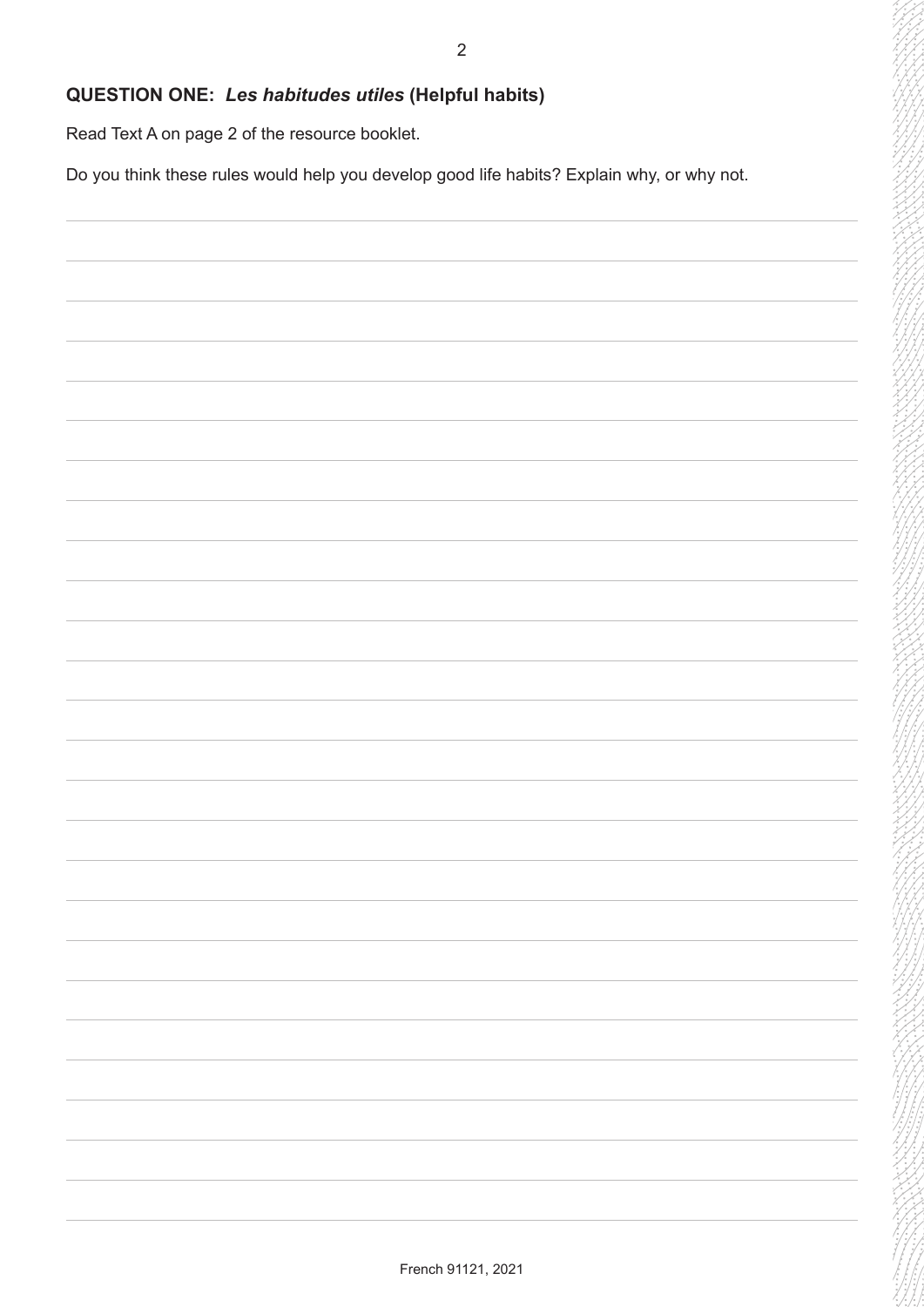#### **QUESTION TWO:** *Un itinéraire dans le nord* **(A tour of the north)**

Read Text B on page 3 of the resource booklet.

Discuss the ways in which Wiremu's class would have benefited from this trip.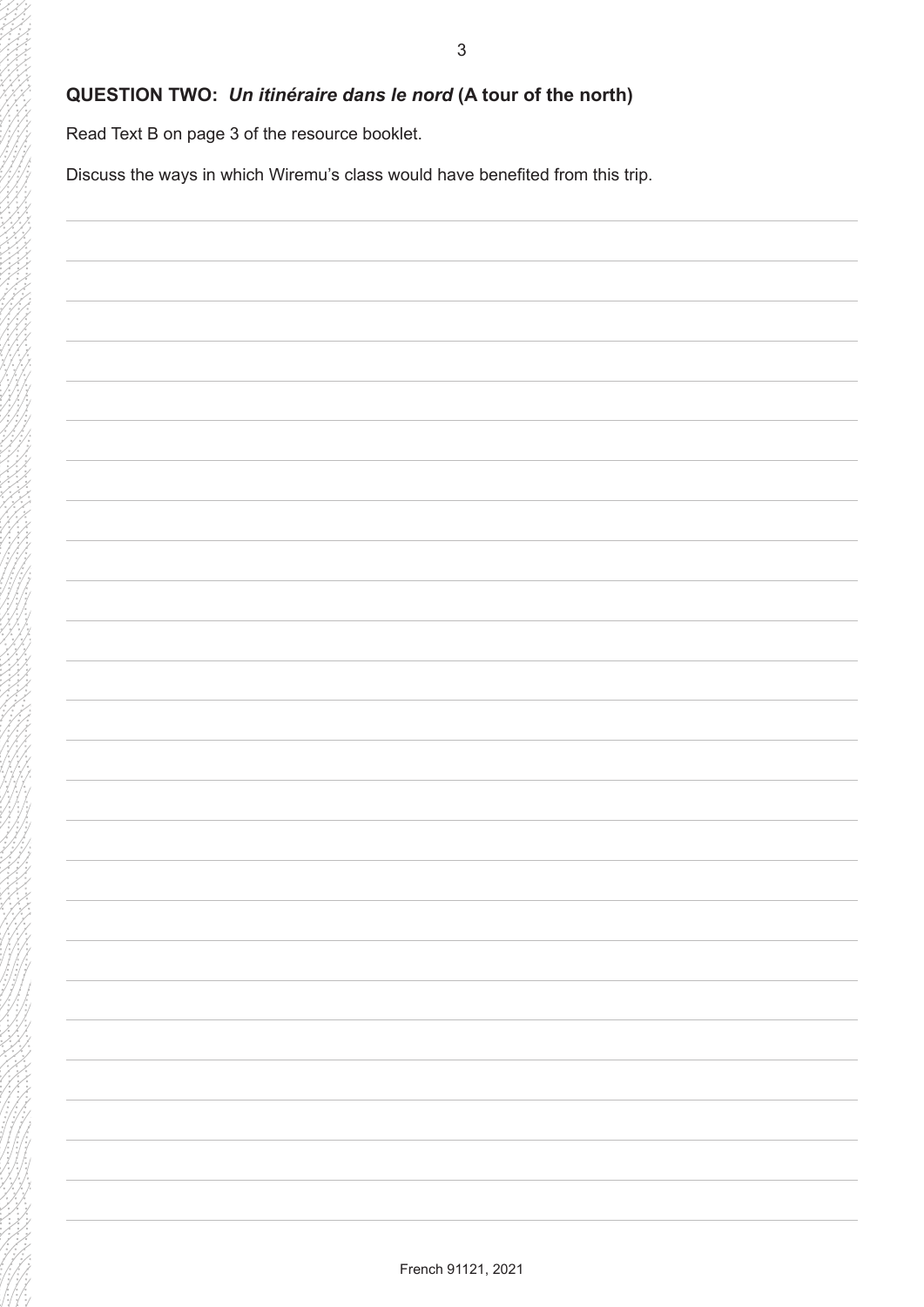### **QUESTION THREE:** *Un journal de voyage* **(A travel diary)**

Read Text C on page 4 of the resource booklet.

Discuss the advantages and disadvantages of Léo's technology use while travelling.

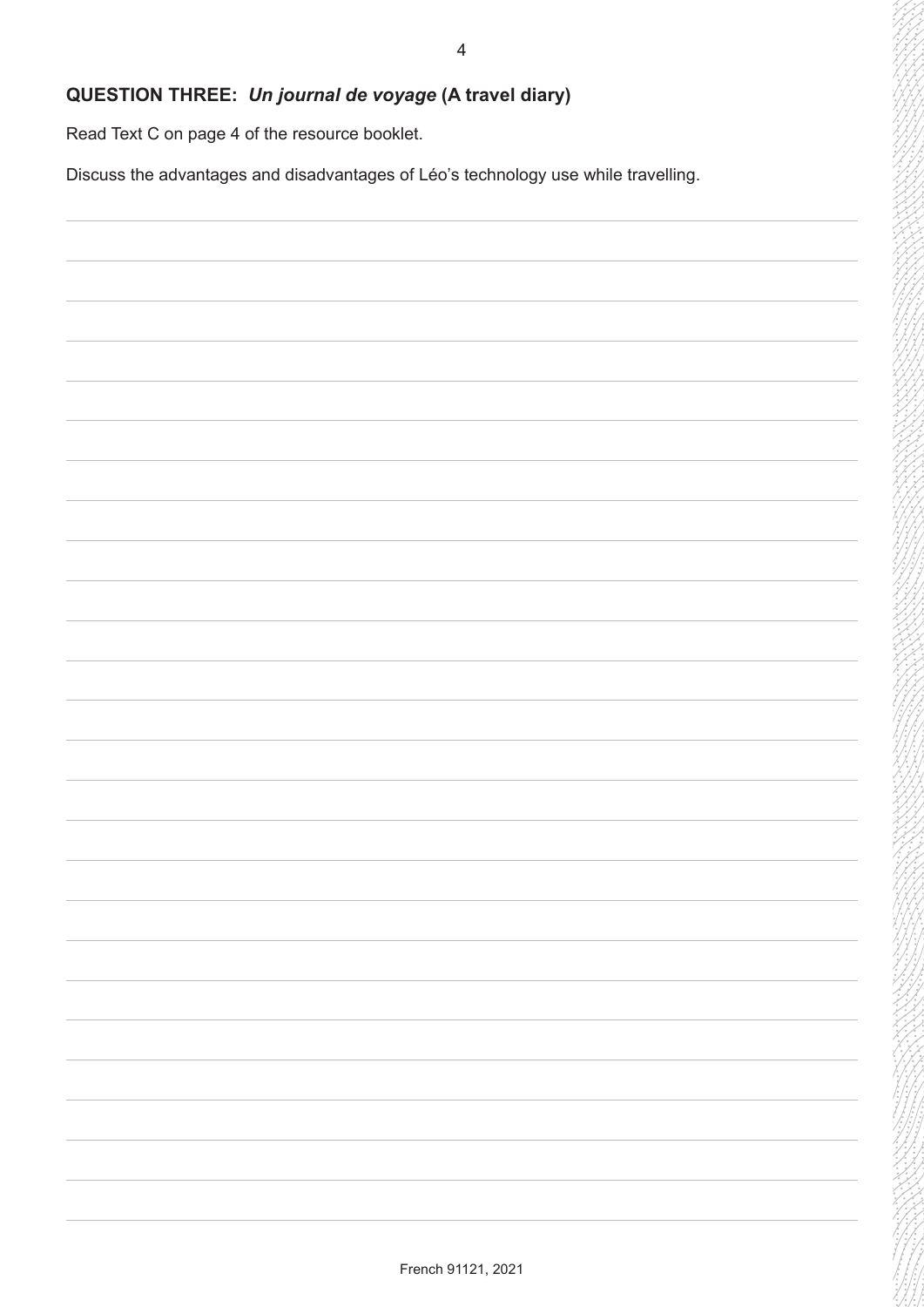|                            | Extra space if required.                    |  |
|----------------------------|---------------------------------------------|--|
|                            | Write the question number(s) if applicable. |  |
| <b>QUESTION<br/>NUMBER</b> |                                             |  |
|                            |                                             |  |
|                            |                                             |  |
|                            |                                             |  |
|                            |                                             |  |
|                            |                                             |  |
|                            |                                             |  |
|                            |                                             |  |
|                            |                                             |  |
|                            |                                             |  |
|                            |                                             |  |
|                            |                                             |  |
|                            |                                             |  |
|                            |                                             |  |
|                            |                                             |  |
|                            |                                             |  |
|                            |                                             |  |
|                            |                                             |  |
|                            |                                             |  |
|                            |                                             |  |
|                            |                                             |  |
|                            |                                             |  |
|                            |                                             |  |
|                            |                                             |  |
|                            |                                             |  |
|                            |                                             |  |
|                            |                                             |  |
|                            |                                             |  |
|                            |                                             |  |
|                            |                                             |  |
|                            |                                             |  |
|                            |                                             |  |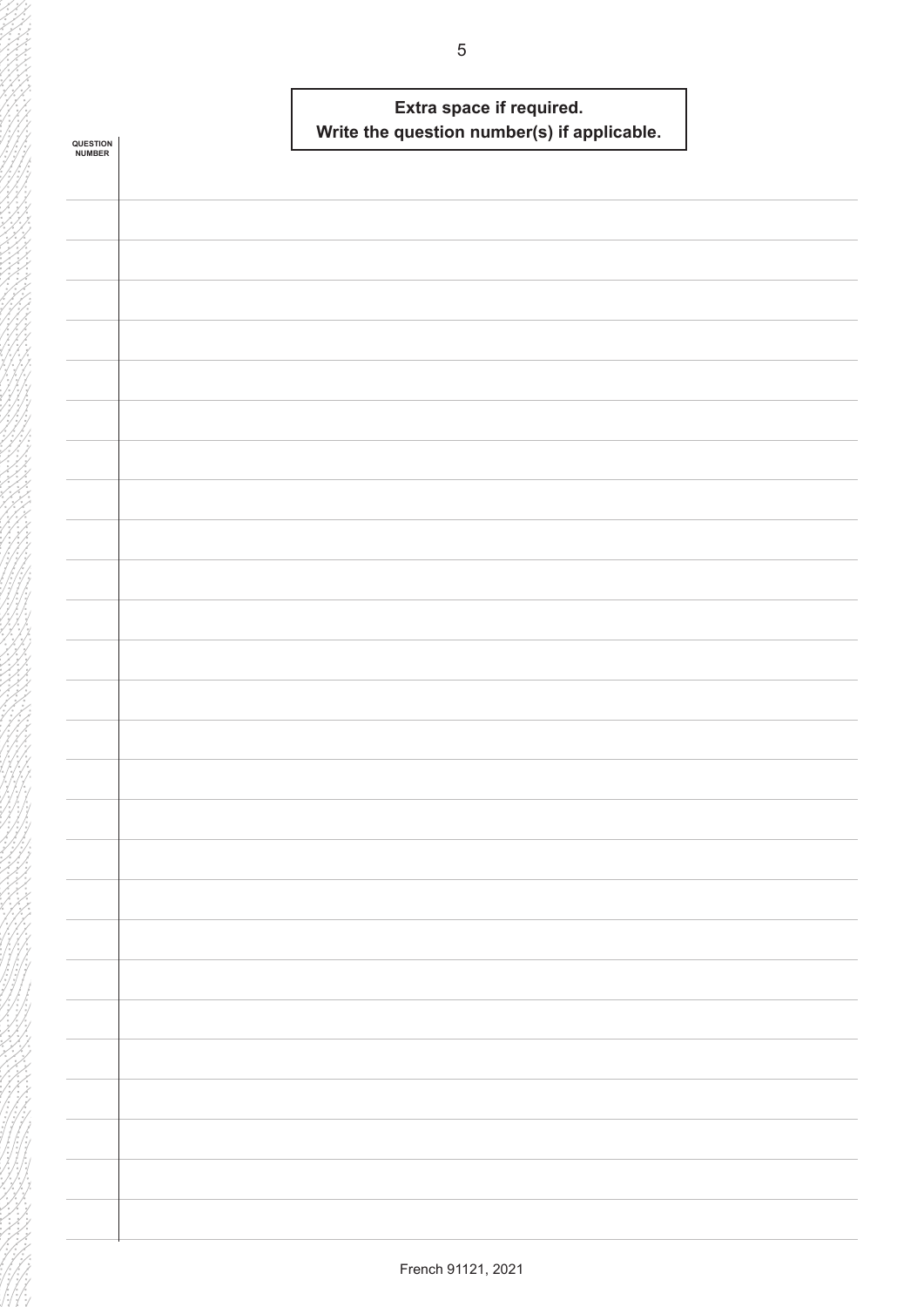|                            | Extra space if required.                    |  |
|----------------------------|---------------------------------------------|--|
| <b>QUESTION<br/>NUMBER</b> | Write the question number(s) if applicable. |  |
|                            |                                             |  |
|                            |                                             |  |
|                            |                                             |  |
|                            |                                             |  |
|                            |                                             |  |
|                            |                                             |  |
|                            |                                             |  |
|                            |                                             |  |
|                            |                                             |  |
|                            |                                             |  |
|                            |                                             |  |
|                            |                                             |  |
|                            |                                             |  |
|                            |                                             |  |
|                            |                                             |  |
|                            |                                             |  |
|                            |                                             |  |
|                            |                                             |  |
|                            |                                             |  |
|                            |                                             |  |
|                            |                                             |  |
|                            |                                             |  |
|                            |                                             |  |
|                            |                                             |  |
|                            |                                             |  |
|                            |                                             |  |
|                            |                                             |  |
|                            |                                             |  |
|                            |                                             |  |
|                            |                                             |  |
|                            |                                             |  |
|                            |                                             |  |
|                            |                                             |  |
|                            |                                             |  |
|                            |                                             |  |
|                            |                                             |  |
|                            |                                             |  |
|                            |                                             |  |
|                            |                                             |  |
|                            |                                             |  |